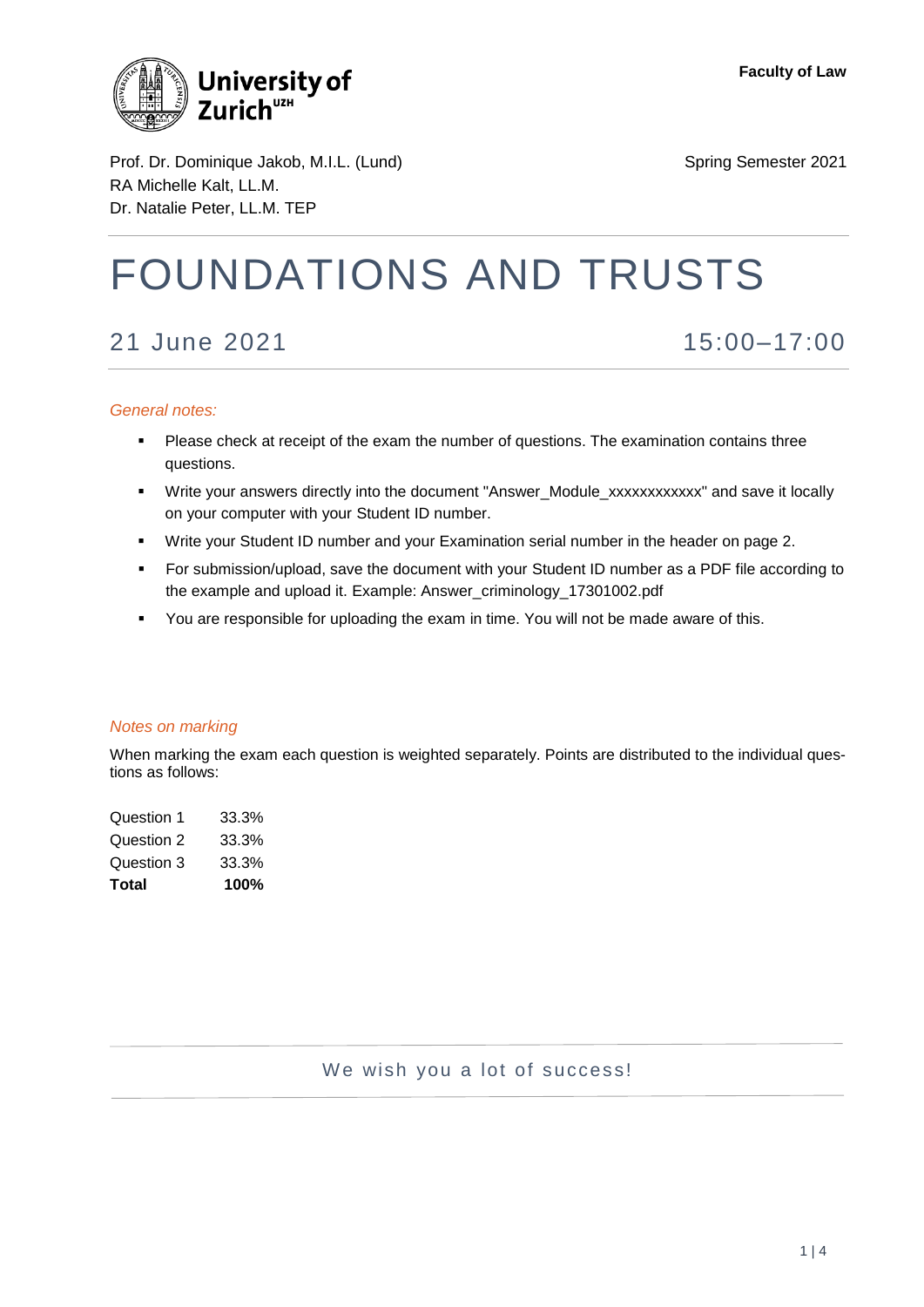# **Question 1 (33.3%)**

Sitting in front of you is 80-year-old, Zurich based entrepreneur Hansjörg Schwarz (HJS). He would like to give back a (yet undetermined) portion of his fortune to society and support the field of "technological innovations in science" at his alma mater, the University of Zurich. He is considering setting up a foundation but is interested in a comprehensive advice.

- Question: Please describe the strategic issues you would discuss with your client in order to best meet his objectives.
- Note: **The case is deliberately open. The idea is to discuss the relevant strategic points and to name the arguments for potential decisions.**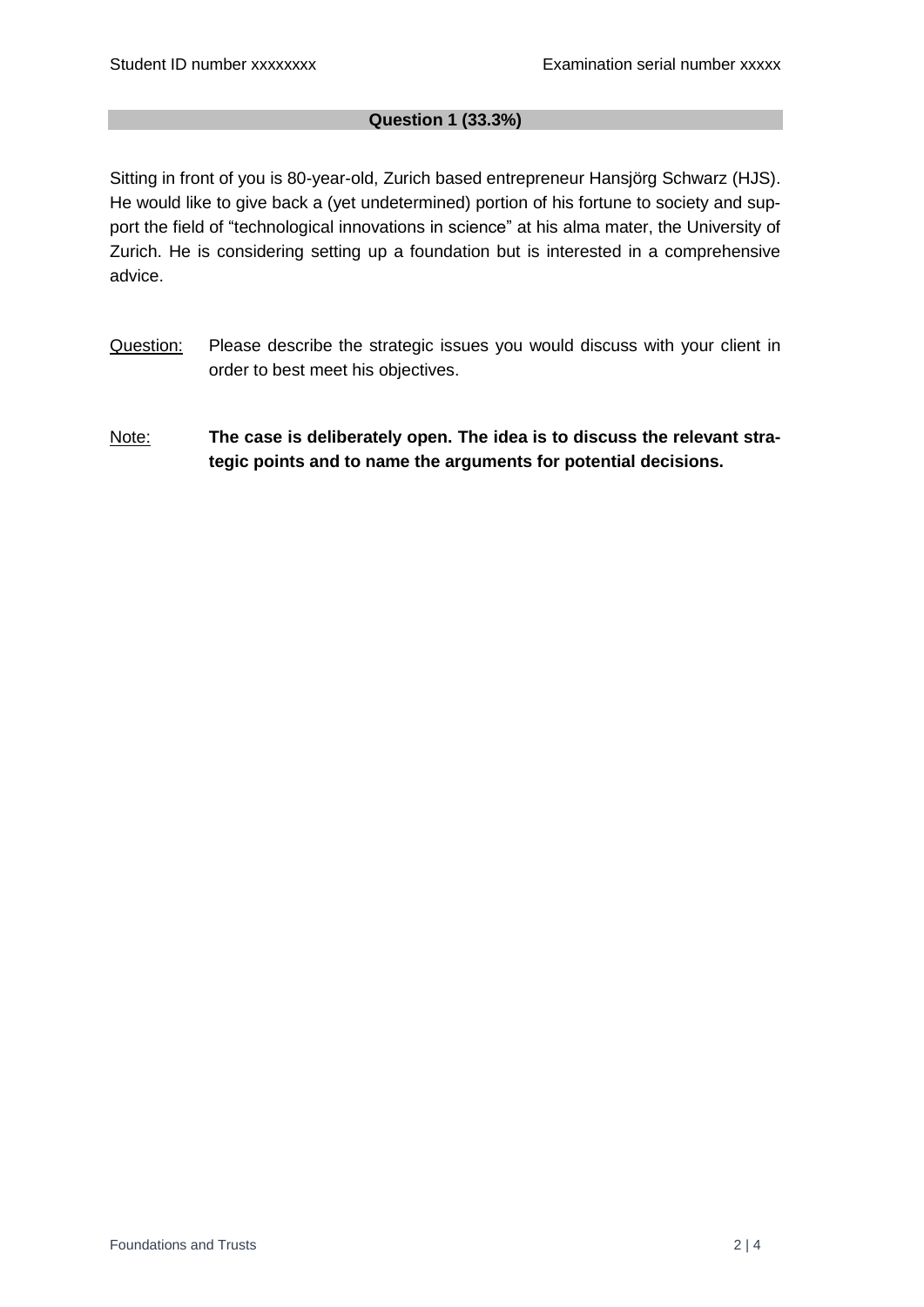# **Question 2 (33.3%)**

You are being approached by A-list celebrity Gregor Goah (37) who has recently taken up legal domicile in Zurich, Switzerland. Mr Goah is a citizen of South Africa, where most of his family still reside, and travels extensively for work; in particular, he spends a large portion of his professional life in New York City (USA). Mr. Goah is – at present – unmarried and has no children but informs you that "you never know what the future holds". Over the past couple of years, Mr. Goah has enjoyed tremendous professional success and has accumulated a substantial fortune. He is now seeking your wealth planning advice.

Mr. Goah wishes to set up a structure through which a relatively large portion of his assets can be managed professionally without his immediate involvement. It is important to him that the structure be flexible enough to account for changing life circumstances but also provide a certain "safety net" for himself as well as his existing family members in South Africa (especially in case of his premature death), particularly his mother and siblings. Furthermore, Mr. Goah is interested in charitable giving.

Mr. Goah tells you that all his famous friends "have trusts". He wonders whether setting up a trust is possible in Switzerland (he has heard that its legal system is "different from the USA and South Africa") and how this would work exactly. Furthermore, he would like to know whether a trust would even make sense for someone in his situation and what such a structure would ideally look like.

Question: Please discuss how you would address Mr. Goah's questions and concerns, flagging any issues that may affect his planning decisions.

Note: **Please exclude any tax considerations**.